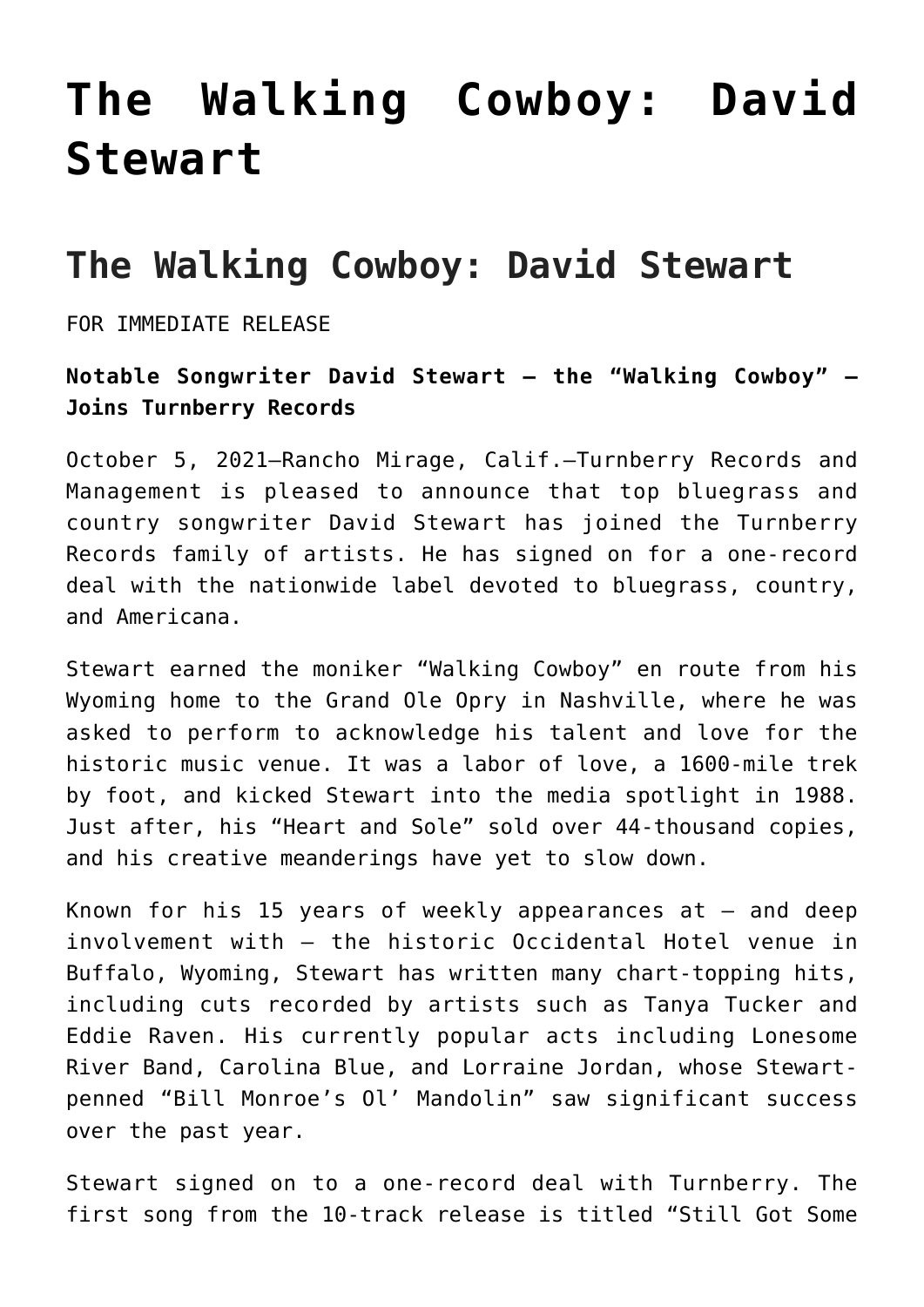Cowboy in Me."

"All songs on the CD are either written or co-written by myself," Stewart said. "It's versatile. It's a little country, a little grass…some of the songs on the record had already been released by major artists, but I wanted to do *my* renditions of them."

The record was created with notable producer Greg Cole, who Stewart calls "a master." It was recorded at Slawdawg Productions in Smyrna, Tenn.

After hearing the forthcoming recording in its entirety, Stewart said he was delighted.

"I'm really pleased with it; it all turned out really good. We got it *RIGHT*."

About signing with Turnberry for his third full album and the first on the Turnberry label, Stewart said, "I'm very appreciative of it and excited that they wanted to do that. They've got artists charting, and I'm happy to be a part of the team."

Turnberry Records is a division of The Bluegrass Standard magazine. For more information, visit thebluegrassstandard.com.